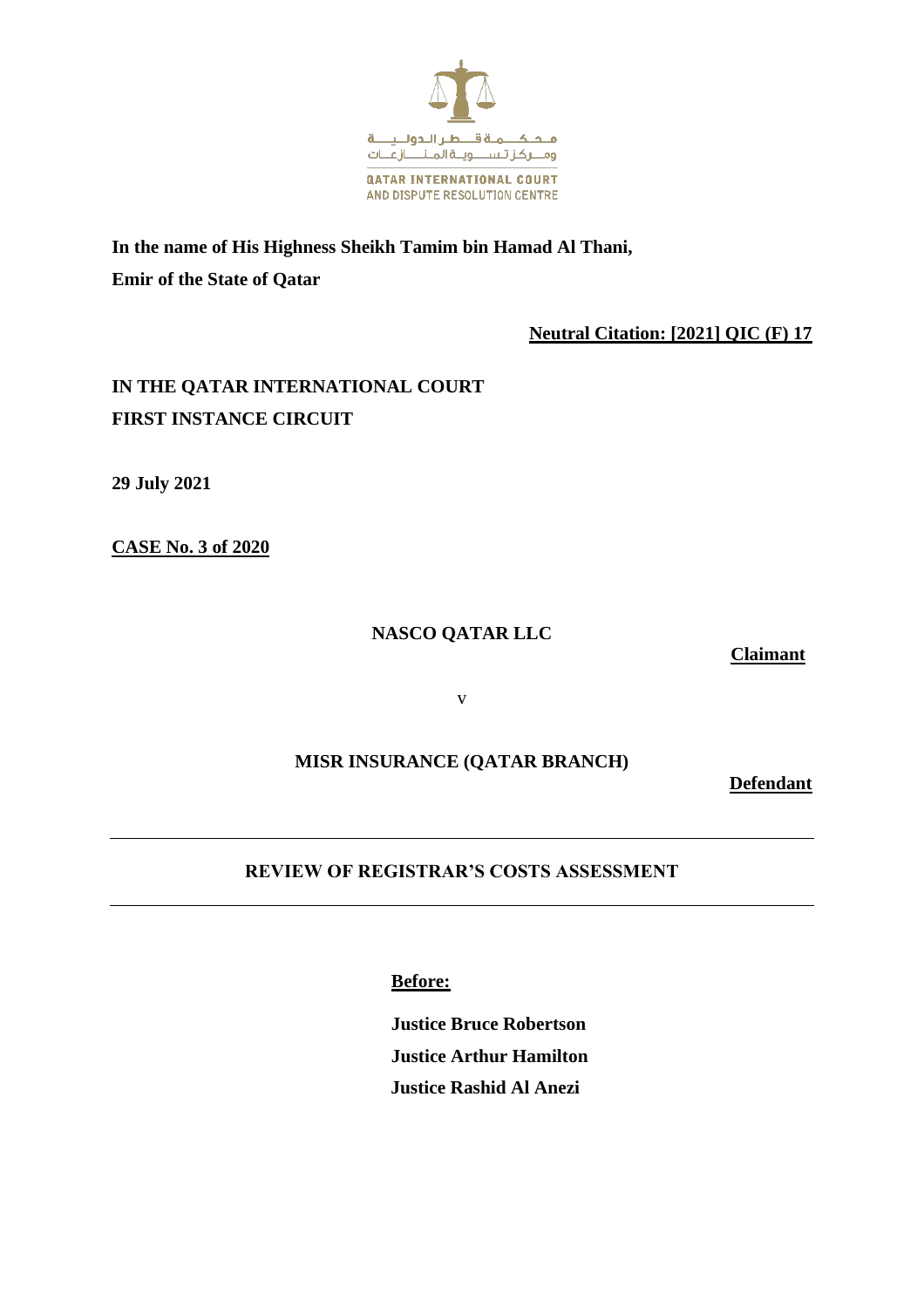#### **ORDER**

- 1. The application by the Defendant in the action (the applicant in the present application) for review of the Registrar's Costs Assessment (dated 13 June 2021) is dismissed.
- 2. The Defendant (the present applicant) shall pay to the Claimant (the present respondent) the latter's reasonable costs in resisting this application, these costs if not agreed to be assessed by the Registrar.

#### **JUDGMENT**

- 1. On 29 November 2020 this Court gave judgment in favour of the Claimant in its claim against the Defendant for QAR 644,216.68, together with pre-judgment and post-judgment interest thereon. It awarded to the Claimant its reasonable costs "in these proceedings", to be assessed by the Registrar if not agreed. That judgment is reported at [2020] QIC (F) 17. The Defendant applied for permission to appeal against that judgment, but that application was, on 3 March 2021, refused by the Appellate Division of the Court, its judgment being reported at [2021] QIC (A) 4.
- 2. Each party filed written submissions, which were considered by the Registrar. There was no oral hearing, neither party having suggested that this was appropriate. The Claimant sought costs in the sum of QAR 397,600.00. In the event the Registrar awarded it QAR 239,000.00.
- 3. This Court's Procedural Rules provide by Article 33.5 that, if parties are unable to reach agreement as to the appropriate assessment of costs, the necessary assessment will be made by the Registrar, "subject to review if necessary by the judge". In this application the Defendant seeks such a review.
- 4. It is important to notice that an application of this kind is by way of "review". It is not an appeal. Accordingly, to succeed the applicant must demonstrate that the Registrar has, to the prejudice of the applicant, erred on some point of principle or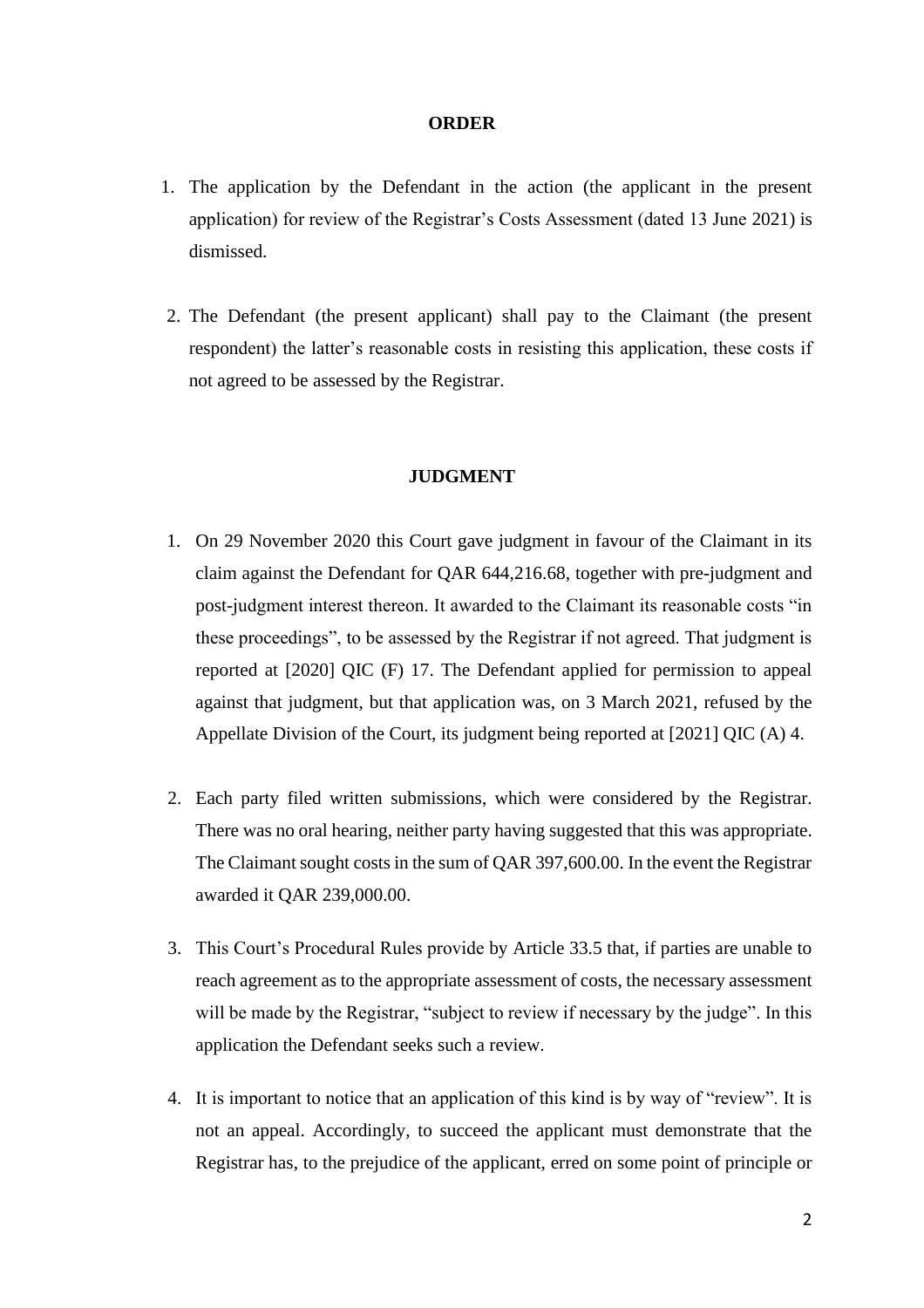in some other fundamental respect (see *Shawabkeh v Daman Health Insurance (Qatar) LLC* [2017] QIC (F) 1, at paragraph 17).

- 5. Neither party has sought an oral hearing in this matter. Each has filed written submissions, which have been duly considered by the Court.
- 6. In the Conclusion to its written submission to this Court the Defendant requests the Court to review the costs assessed by the Registrar "as they are extra ordinarily large and not proportional to the actual work done….". However, as noted above, the current process is not one of appeal. An alleged excess of amount is not, of itself, a basis for interfering with the Registrar's assessment. Nor is it for this Court to re-examine any issue of fact about which a party may complain.
- 7. At paragraphs 2.1 to 2.3 the Defendant seeks to refute a contention apparently advanced by the Claimant before the Registrar that the Defendant had unduly complicated and lengthened the proceedings before the Court and thus caused unnecessary costs. However, the Registrar in his Judgment (at paragraph 6) addressed that contention, concluding that the Defendant's conduct in defending itself "could not be characterised as unreasonable or in some way unusual". However, he went on to hold (rightly) that its "various defences were ultimately rejected and so it must bear the reasonable costs that have been incurred as a result". Thus, he did not assess costs on the basis that the defence had been improperly conducted. This complaint by the Defendant discloses no valid ground for review.
- 8. The Defendant further complains (paragraph 2.4) that the Registrar had erred in relation to whether the costs claimed by the Claimant had actually been incurred by it. This appears to amount to an assertion that the Claimant had sought dishonestly to recover costs which had never in fact been incurred by it. The only basis advanced in the application for this serious assertion is that the Claimant had, in its submission for costs, "included three different hourly rates". This seems to be directed to paragraph 8 of the Registrar's Assessment where he notes that the "Claimant's lawyers applied a flat rate of QAR 1,800 per hour, irrespective of whether the work was undertaken by a Partner or a Senior Associate". The Registrar goes on to say: "It is not at all clear why this was done although, overall, it appears to have resulted in a saving to the Claimant when one looks at the number of hours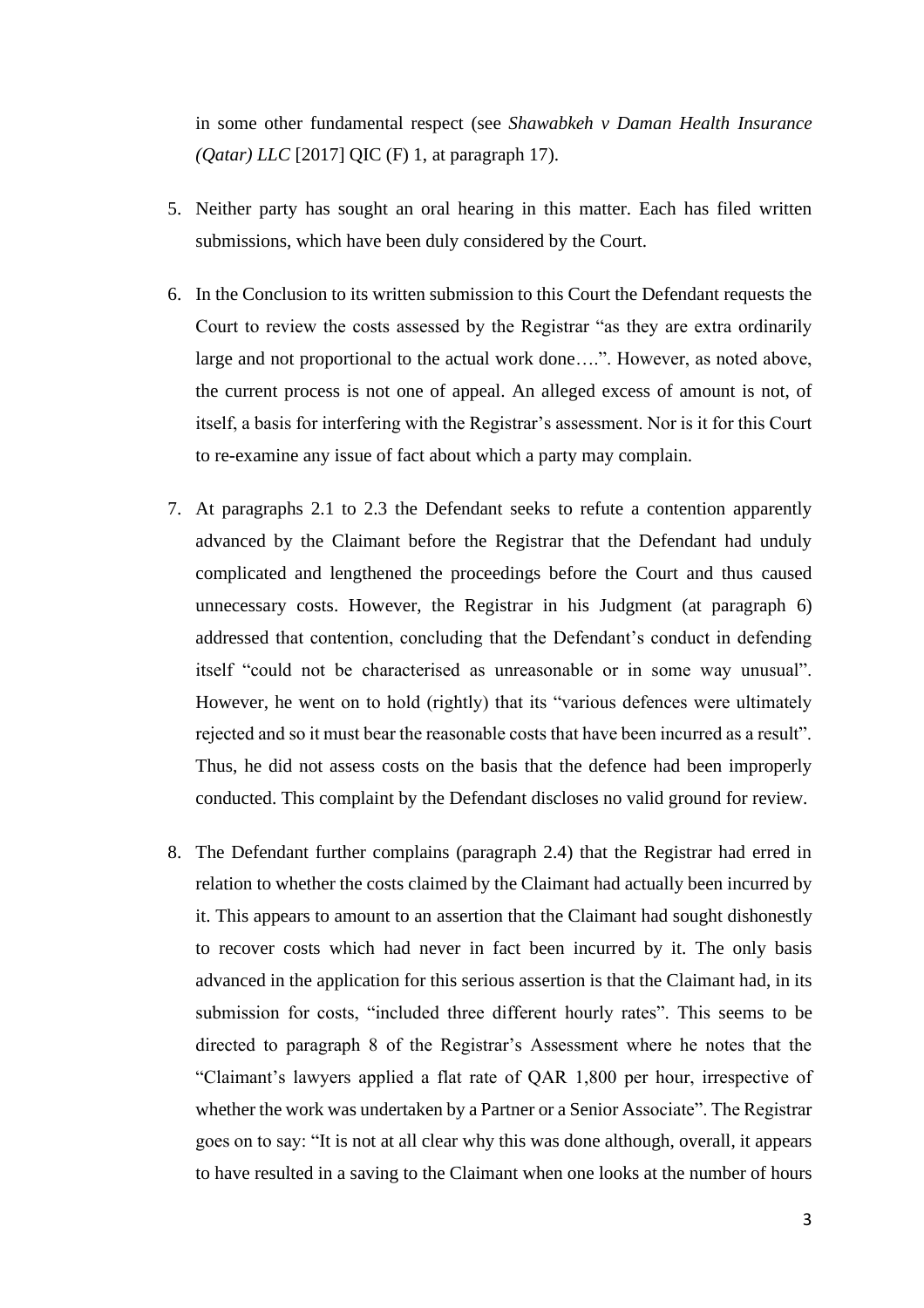each lawyer spent on the case. The defendant does not, in fact, take issue with this distinction but instead says that a better approach is to apply the Qatar Chamber of Commerce rate for arbitrator fees." The "three different hourly rates" referred to by the Defendant appear, accordingly, to be (1) the rate for a Partner, (2) the rate for a Senior Assistant and (3) the "flat" rate actually applied in the Claimant's claim for costs, this last rate being presumably somewhere between (1) and (2). No doubt there was an oddity in taking an intermediate (and in, a sense, a fictional) rate but the Registrar records that the Defendant did not before him take issue with this. There is nothing to suggest that the Defendant was in any way prejudiced by the application of the intermediate rate. There is no suggestion that work in question was not done. This complaint is without substance.

- 9. In paragraph 2.5 the Defendant complains that the Claimant "failed to disclose the engagement between it and its counsel". There is nothing in the Registrar's Assessment to indicate that the Defendant made any representation to him about the absence of the terms of that engagement. The Defendant cannot now belatedly complain about that. In any event, the charges which a party's counsel proposed to make, or in fact made, for its services are not determinative of what are "reasonable" costs. There is no basis here for an assertion that the Claimant sought to recover from the Defendant costs which it had not in fact incurred.
- 10. In paragraph 2.6 the Defendant asserts that the "Claimant has developed the claimed amount in its submission to gain the maximum benefit and failed to prove that it was the actual costs incurred." This appears to be merely a repetition of the Defendant's earlier assertions, which have already been dealt with.
- 11. In paragraph 2.7 the Defendant complains that the Registrar erred in finding the Claimant entitled to recover any costs of preparing the assessment submission. This in principle is a legitimate issue for review; but the Court is not persuaded that the Registrar erred in allowing such recovery. This Court in its Order awarded to the Claimant against the Defendant its reasonable costs "in these proceedings", to be assessed by the Registrar if not agreed. The Registrar was clearly correct in construing the quoted phrase as wide enough to encompass costs incurred by the Claimant in seeking an assessment of costs in circumstances where parties had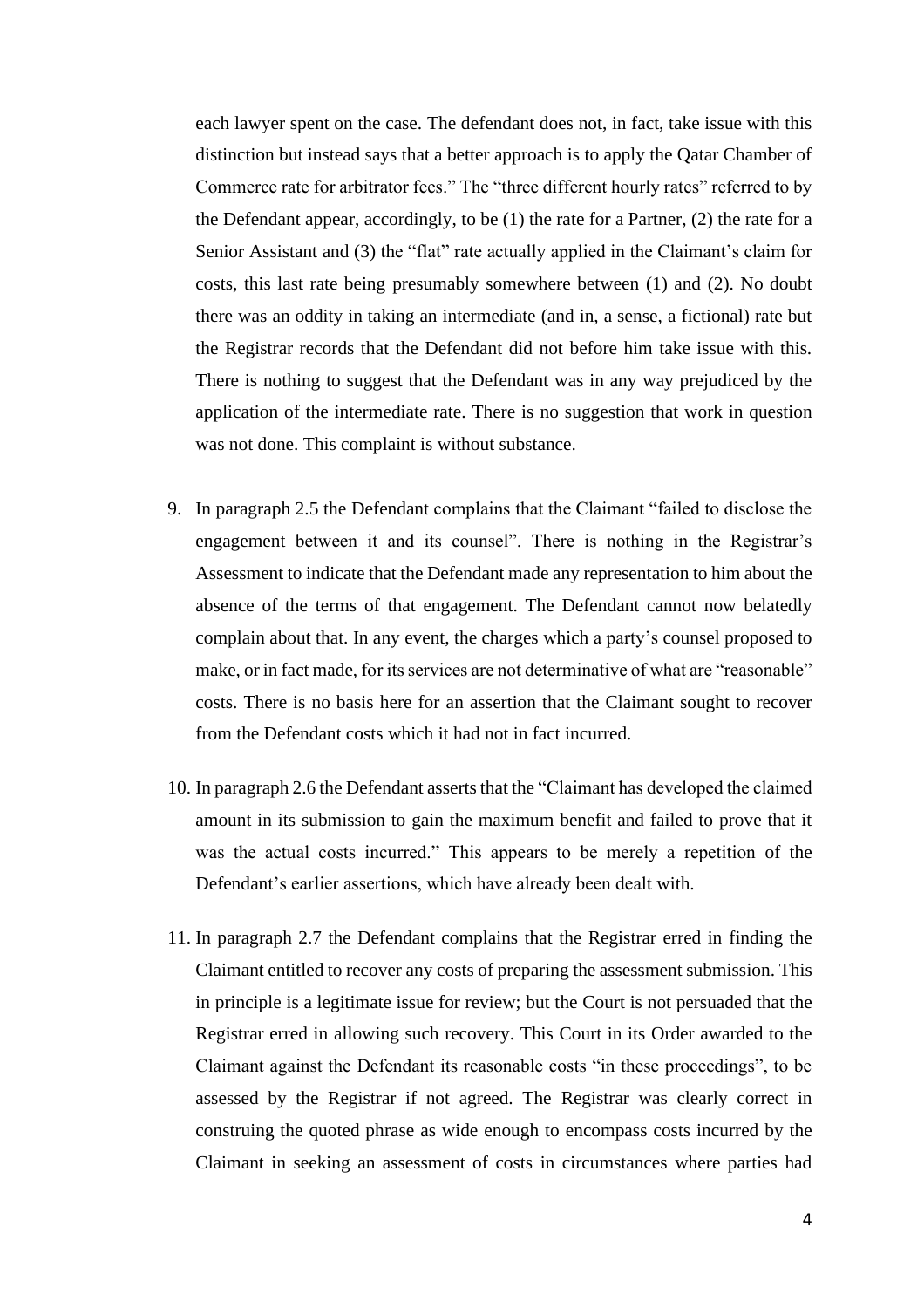failed to agree on their amount. The fact that the parties could have agreed the costs (but did not do so) does not mean that it is not part of the proceedings. This complaint is without substance. The amount of the costs recoverable in preparing and pursuing before the Registrar an assessment of costs is, of course, subject to the same restriction of reasonableness as the amount of the costs of pursuing the Claim itself; but that is a separate matter.

- 12. In paragraph 2.8 the Defendant asserts that the Claimant "failed and refused to send any offer of settlement to discuss or negotiate its terms" (sic). The Order of the Court awarding costs clearly envisaged that parties should endeavour to agree costs and so avoid the need for, and expense of, a formal Assessment. Conduct by a party which results in unnecessary expense may be reflected in what award (if any) the Registrar makes as regards the costs of the Assessment. At paragraph 5 of his Costs Assessment the Register records the Defendant's submission that the Claimant had chosen to apply for an assessment without having first made any attempt to settle the matter amicably. He subsequently reduced the costs claimed by the Claimant for work relating to costs submissions from QAR 9,540 to QAR 5,000 (part 11 of the appended table). Although in paragraph 10 of the Assessment he makes no specific reference to the Defendant's submission referred to above, there is nothing before this Court to justify an inference that, in making his decision on assessing costs, he ignored that submission and any material provided to him in support of it. No such material is provided by the Defendant with this application. In these circumstances no error of principle prejudicial to the Defendant is demonstrated.
- 13. In paragraph 2.9 the Defendant asserts that the "amount ordered by the Registrar are not proportional to the awarded amount given the amounts, afforded to defend itself" (sic). In so far as that assertion is intelligible, it appears to be that the costs awarded were excessive in amount. That, without more, is not a proper subject for review.